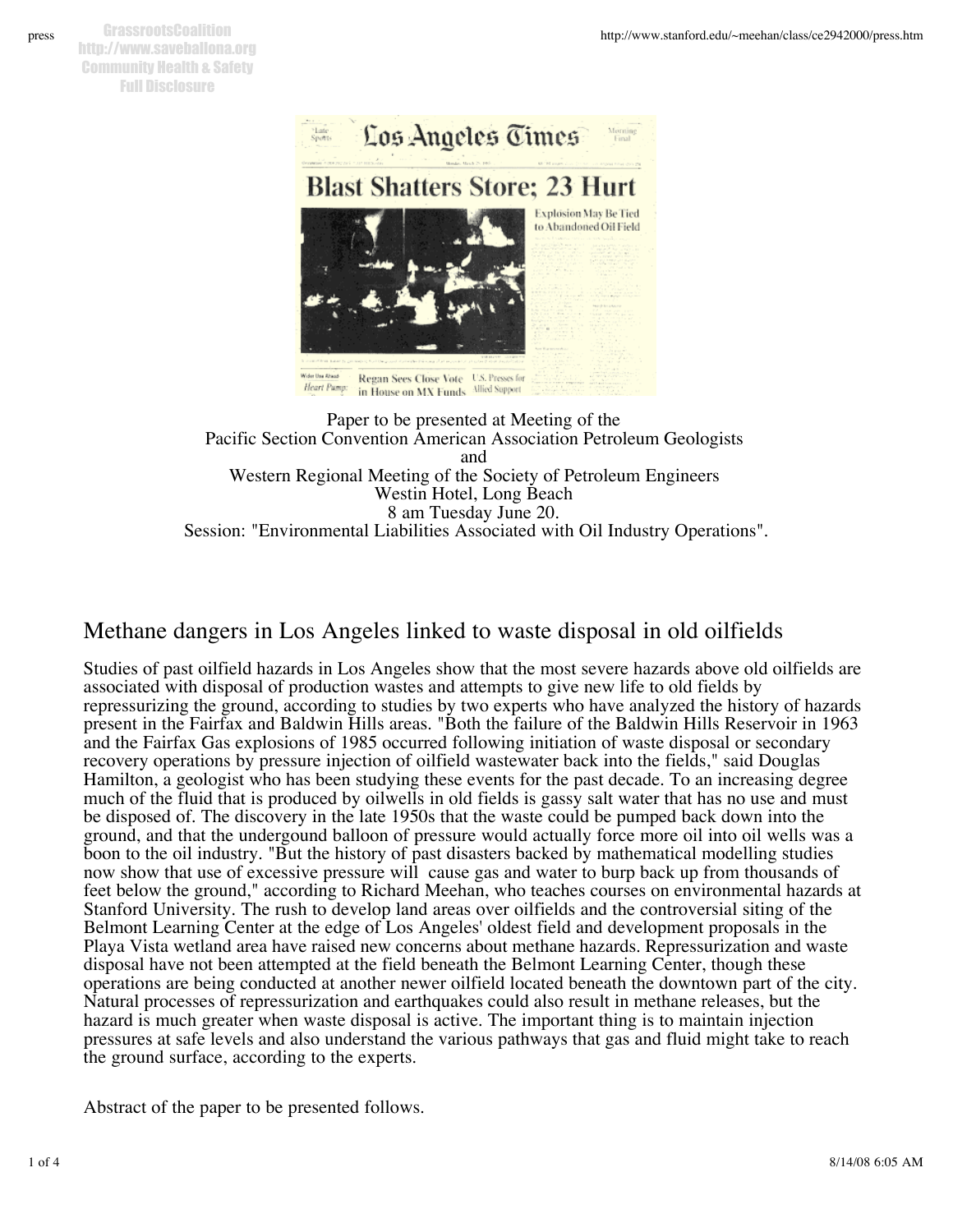## Explosion and other gas ventings at the Fairfax District, Los Angeles

by Douglas H. Hamilton Consulting Geologist 2 Bassett Lane, Atherton CA 94027 tel 321-3071 and Richard L. Meehan 777 Hermosa Way, Menlo Park, CA 94025, Adjunct Professor Stanford Univ tel 650-323-0525 meehan@stanford.edu

Methane gas ventings in the, Fairfax District of Los Angeles resulted in the explosion of a Ross Dress for Less department store in 1985, and the evacuation of several buildings in 1989. The Fairfax District overlies part of the old Salt Lake oil field and is about one-half mile from the LaBrea Tar Pits. The oil field, once developed by more than 400 wells, was largely abandoned prior to being redeveloped by slant drilling starting in 1962. Since then production of oil, salt water and gas has been continuous with the water being reinjected into the field since 1980. The disposal reinjection was into a block adjacent to te Third Street fault which projects to the surface near the surface venting sites. Injection was at surface pressures of up to 770 psi giving rise to a gradient of about 0.7 psi/ft within the subsurface near the point of injection. We conclude that this resulted in episodic fracturing of the Third Street fault.

The fault acting as a valve structure, was temporarily jacked open by the local fluid overpressure and while open served as a conduit for escape of pressurized methane to the near surface. With depressurization the fault conduit would collapse and the venting cease. Similar effects of fault activation by fluid pressure excursions have been demonstrated in connection with the 1963 failure of Baldwin Hills dam in the Inglewood field, with seismicity triggering elsewhere, and also in geological paleoeffects preserved in vein structures.

Clearly the phenomenon of methane venting in the urban environment can be hazardous, especially if no provision has been made to control it at the surface. But we propose that an adequate response to this hazard should include developing an integrated understanding of both surface and subsurface condifions, starting, where oil field activity is involved, with the geology and operations within the producing zone.

Other old oilfields such as the Los Angeles field have not been subject to artificial repressurization and do not present the same explosive and ground rupture hazards which accompanied reinjection of wastes at the Salt Lake and Inglewood fields. Potentially hazardous migration of gas to the surface at these locations would be controlled by diffusive or natural repressurization processes operating in conjunction with primary or secondary permeability characteristics of the upper few thousand feet of rock or via abandoned wells.

Some illustrations follow:



## **Fairfax area gas ventings, 1985**

**Nighttime gas release, near Ross store.**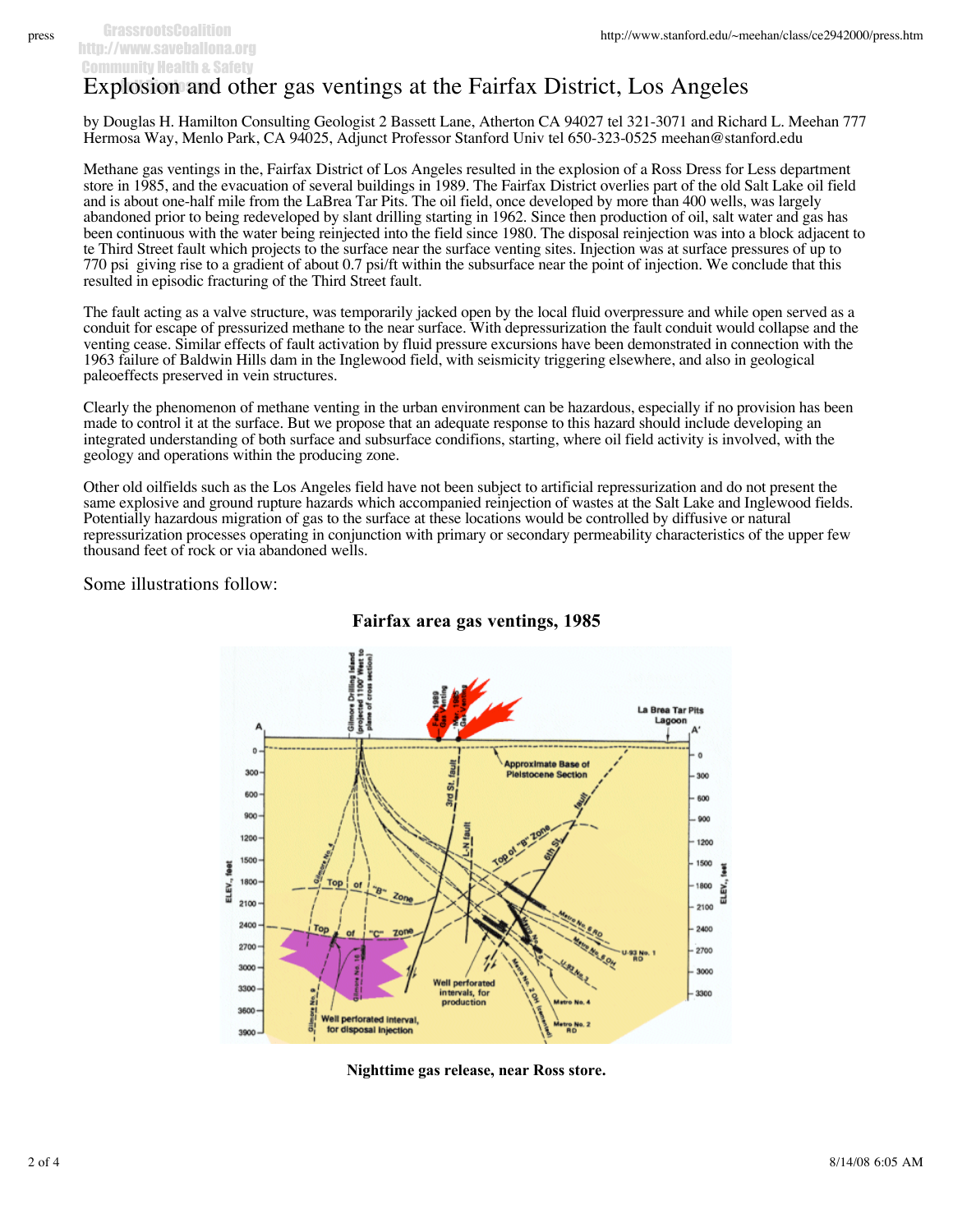**GrassrootsCoalition** http://www.saveballona.org Community Health & Safety Full Disclosure



**BLAST: 23 Injured; Burnoff of Gas<br>Could Take Months, Fire Dent. Savs** 

**Relation of explosion site to Los Angeles landforms**



**Fluid injection and the Baldwin Hills reservoir**